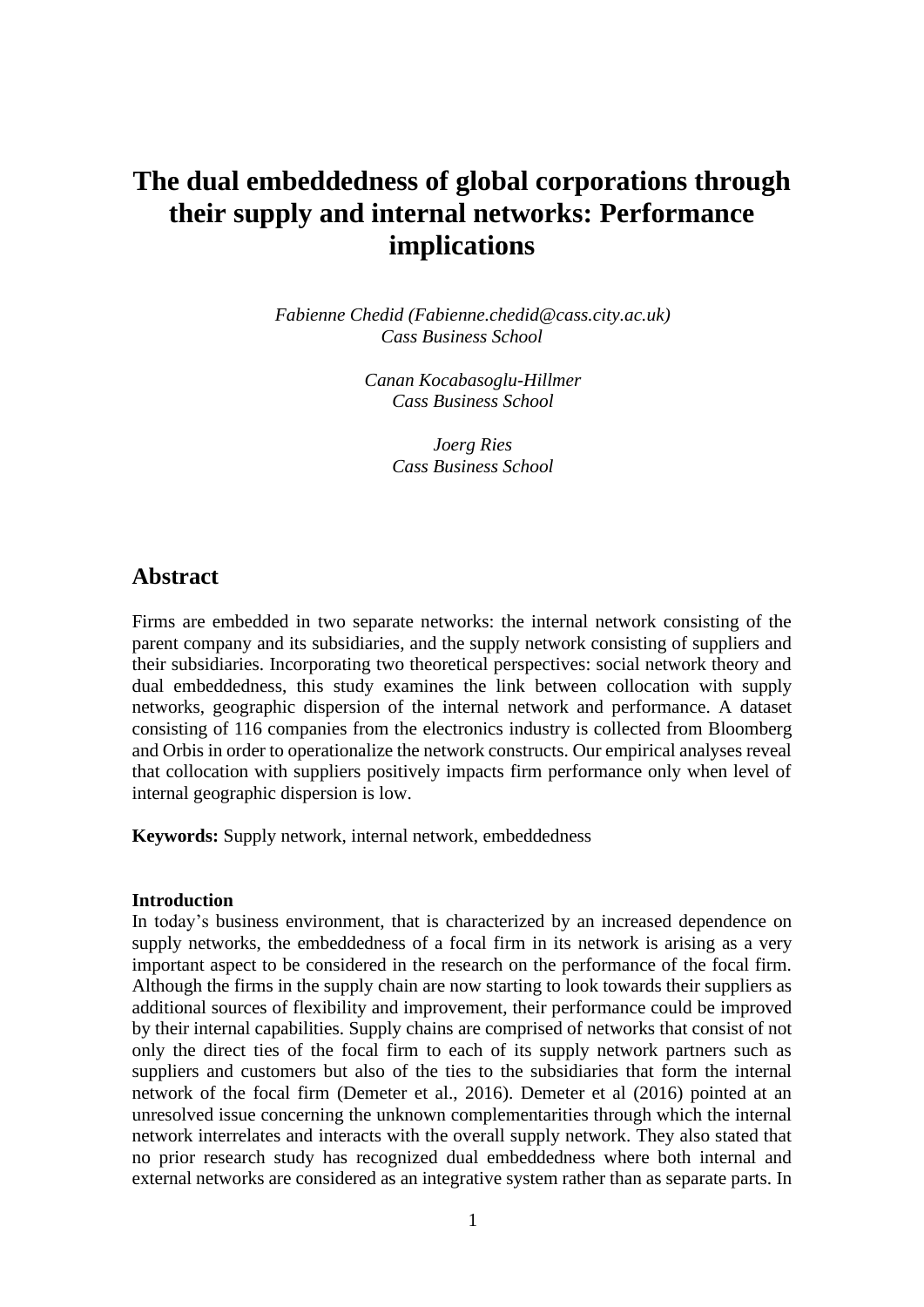line with this, Demeter et al (2016) have suggested that, in practice, firms operate as members of two distinct networks (see figure 1): internal network composed of several subsidiaries belonging to the same company, and external supply network identified through information and material flows between different companies that cooperate in a supply chain.

Both anecdotal evidence and research on supply networks highlight the operational benefits of effectively managing a supply network. The need for more research on supply networks has been recently emphasised in the operations and supply chain management literature (Kim, 2014; Bellamy et al., 2014). Supply networks have, therefore, gained considerable attention but, to date, no empirical studies have considered the interaction of the supply network of the firm and its internal network of geographically dispersed subsidiaries. These arguments suggest that the firm dual embeddedness in its supply and internal network should be investigated. And given that focal firms are embedded in these two distinct networks, it is important to consider both networks when studying the performance of a buying firm.

On one hand, extending a company'ssupply network to dispersed geographic locations is commonly perceived as a managerial decision to improve sourcing performance (Demeter, 2013). When focal firms rely on global suppliers, the relationship with them needs extensive coordination efforts and reaching them as fast as possible has become an essential and valuable strategy (Droge et al., 2004). Previous research has discussed how supply chain proximity or collocation enhance the firm's ability to provide better customer service, control the flow of material and better coordinate plans to be responsive to demand fluctuations (Narasimhan and Nair, 2005).

While global supply chains enable the integration of a global portfolio of suppliers, they also allow integrating geographically dispersed internal processes to gain advantages of diverse location benefits. Hence, supply chains are not just a combination of buyers and suppliers' relationships, but they consist of extended internal networks that operate globally. Yet, the supply network coordinates not only with the firm as one entity but with its several subsidiaries as well as its headquarters.

On the other hand, extending a company's subsidiary network to dispersed geographic locations is commonly viewed as a way to strengthen the competences of the company and reach high performances (Tsai, 2001). As a consequence, multinational companies (MNCs) operate international networks of subsidiaries that are dispersed around the world (Ghoshal and Bartlett, 1990). The reason for their existence is their ability to transfer, recombine, and exploit resources through several contexts and between countries (Meyer et al., 2011). Other scholars suggested that globalization increases the complexity in networks they are being exposed to several risks when being globally spread (Bozarth et al, 2009; Bode and Wagner, 2015).

Although it is intuitive that collocation with supply networks is likely to have positive impacts on firm performance, most of the evidence that we have seen in the literature does not include the complexity of internal networks.

Therefore, it is essential to improve our understanding of the interaction of the supply network and the internal network of geographically dispersed subsidiaries and establish whether collocation with suppliers and geographic dispersion of internal operations influence the overall performance of the focal firm in the network.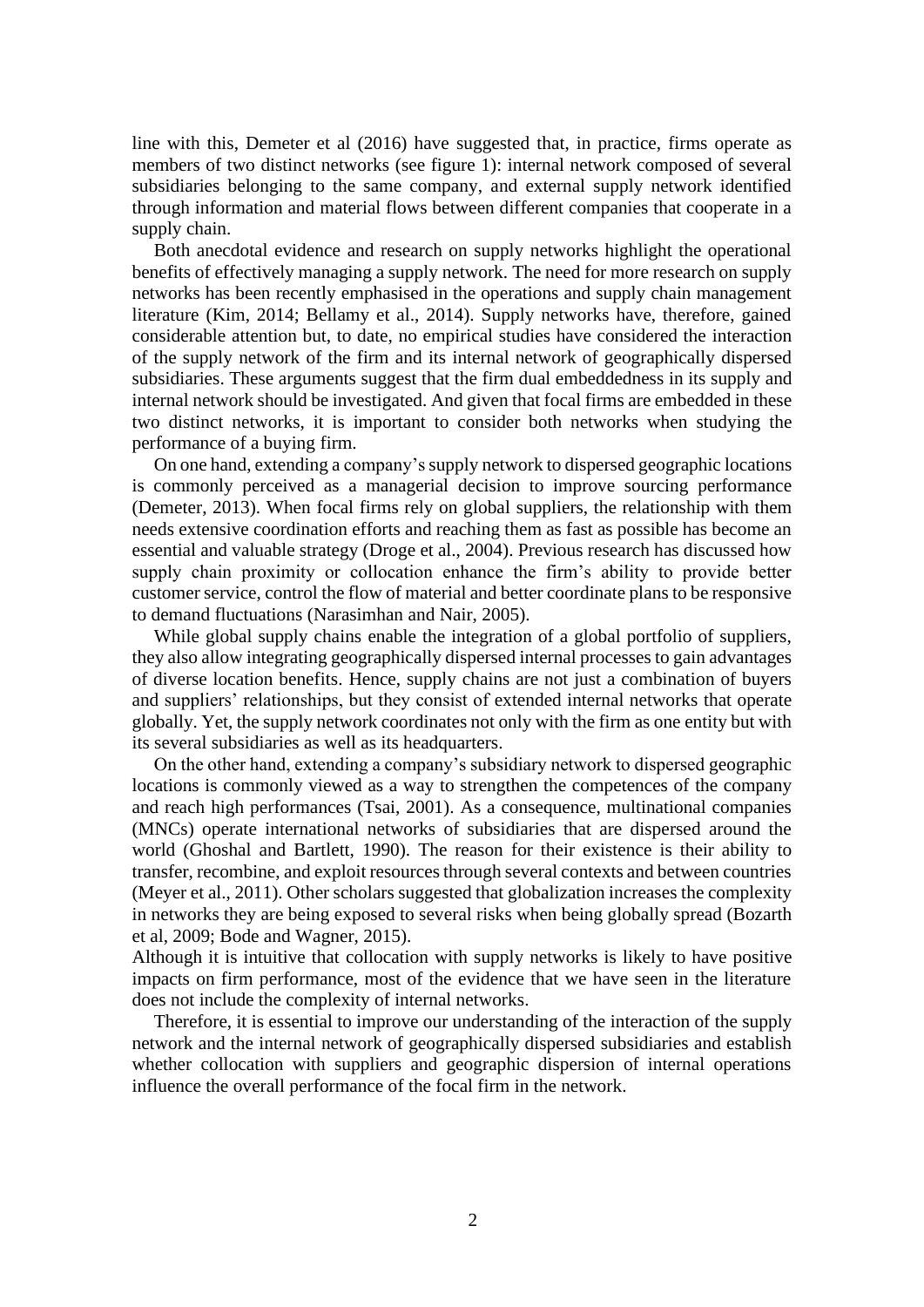*Figure 1: Dual embeddedness*



\*adopted from Demeter et al (2016)

#### **Literature Review and theoretical standpoints**

#### *Social network theory (SNT)*

The supply chain management research is increasingly examining supply chain relationships beyond the traditional buyer-supplier dyad, looking instead on the supply network (Wagner and Neshat, 2010; Giannoccaro et al., 2017). Supply chain management is not just dyadic; it considers paths through a network of firms. Indeed, previously, the focus has been on paths between just two nodes: supplier to focal firm, and focal firm to customer. Given that a supply chain is a network of companies and thus comprises several interrelated parties, Choi et al (2001) stated that social network perspective could be an appropriate approach to study supply networks. Also, many studies in the supply chain management literature have shown the salience of social network analysis to study supply networks (Borgatti and Li, 2009; Kim et al., 2011; Kim, 2014).

Social network analysis, which has theoretical roots in sociology, is a theory and an analytical method that permits for an in-depth study of the structural characteristics and the relationships of networks that are not completely understood if studied using links between two nodes (Choi et al., 2001; Kim et al., 2011). SNT highlights the advantages resulting by viewing a company as embedded within a bigger network of relationships. Granovetter (1985) defined a social network as "a set of actors and the set of ties representing some relationship or lack of relationship between the actors". The assumption that organizational entities are embedded within a network of relationships is fundamental to the social network analysis approach (Lin and Kede, 2011). Social network models consider actors such as firms or individuals as being interdependent instead of independent, conceive relational links between actors as means for transfer of resources and perceive the network structures as offering opportunities or constraints for the actors, their decisions and their actions (Granovetter, 1985).

Researchers have called for further research that uses the key concepts in social network analysis and that could be helpful to the supply chain management field. In fact, social network analysis provides a practical model that identifies how network actions and processes are linked to network outcomes, and how network characteristics under the control of management influence network outcomes. This view allows understanding the benefits gained from reach of resources, knowledge and information sharing within a network of interdependent entities (Granovetter, 1985).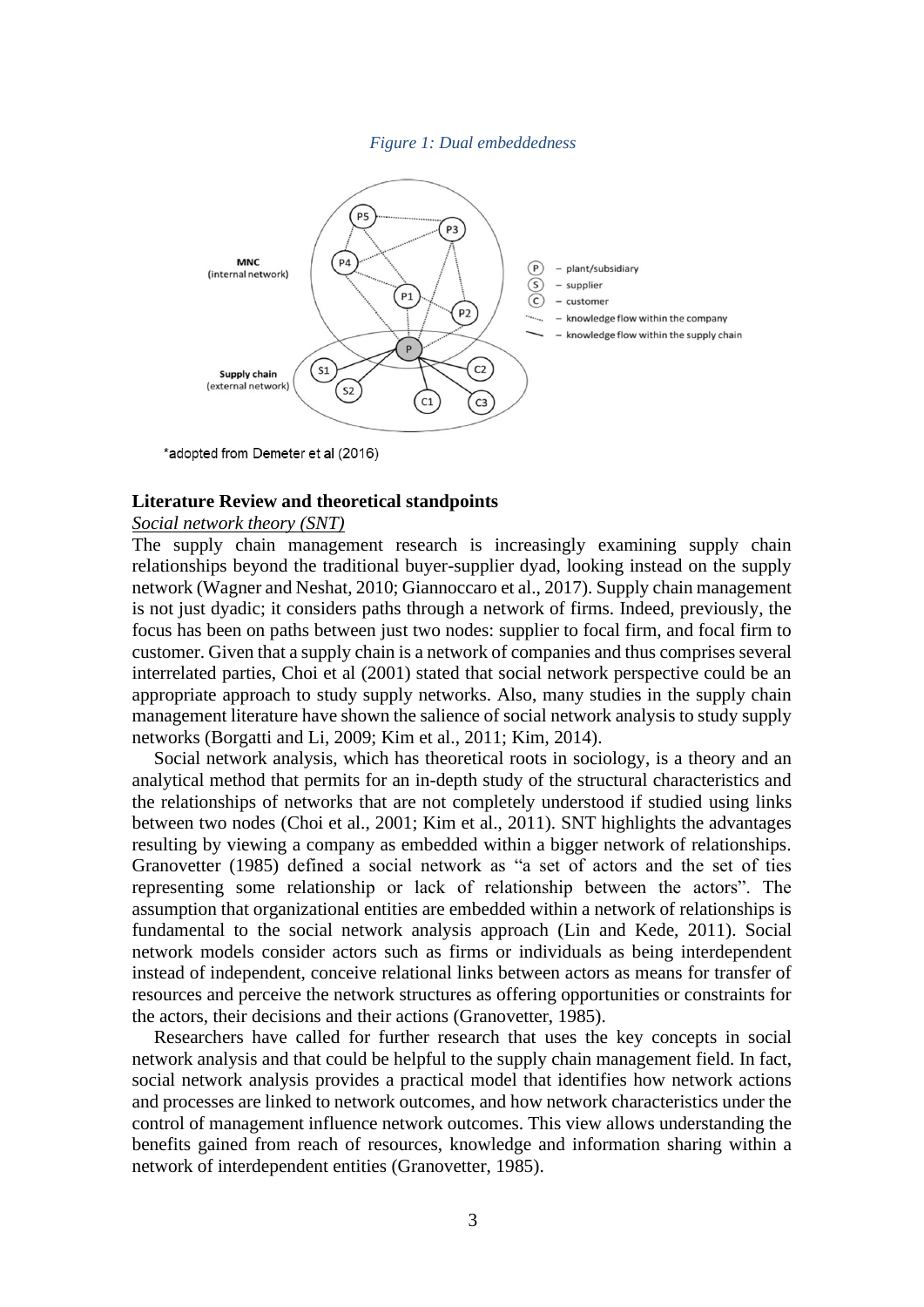Previous studies that used SNT have not considered the internal network of firms that consists of globally dispersed subsidiaries and whether these networks interact with the supply network to have a combined impact. The research area on the interaction of such networks is still nascent. Therefore, taking a social network view will enable our study to better represent supply chains and their structure to study the characteristics of the two networks.

#### *Dual embeddedness*

To understand the behaviour of any single firm in a network, it is necessary to explore the concept of embeddedness. Embeddedness refers to the extent to which a firm depends on its network partners in any specific network structure (Granovetter, 1985; Uzzi, 1997). Granovetter (1985) divided embeddedness into structural and relational aspects. Structural embeddedness stresses on the configuration of an entity's network of relationships, while relational embeddedness emphasises the role of quality of those relationships (Rowley et al. 2000).

In this study, the focus is on the structural embeddedness of the focal firm and mainly on the configuration of the network ties by integrating the firm's supply and internal network together (dual embeddedness) and looking at structural characteristics of both. The concept of structural embeddedness asserts that companies are affected not only by the nodes they are directly connected to but also by distant nodes they are indirectly connected to (Uzzi, 1997). In other words, being embedded implies being embedded in both direct relationships such as suppliers and indirect relationships such as suppliers 'subsidiaries. In line with this, embeddedness forms the social network, in which specific resources and regulations that bring benefits constitute the social capital (Lin and Kede, 2011).

Most studies focus on the likely positive effects of embedded relationships (Bellamy et al, 2014); however, some researchers have found many negative effects on firm performance such as opportunism, redundant information, relationship inertia that leads to higher relationship costs and maintenance cost and, therefore reducing the positive impact of relational and structural embeddedness (Uzzi, 1997; Rowley et al., 2000). In line with this, Nell and Andersson (2012) called future research to capture structural embeddedness characteristics of a business network such as density and complexity and examine their influence on network performance. In the international business literature, the term dual embeddedness refers to the simultaneous integration of a company into its internal and external network (Figueiredo, 2011; Meyer et al., 2011). Dual embeddedness is defined as the dual linkages used by the firm to create capabilities to achieve better performance (Ciabuschi et al., 2014). It indicates that subsidiaries simultaneously sustain a positive relationship and efficient communication with both headquarters and local companies in host locations. Subsidiaries have to be sufficiently close to the supply network within the local environment to generate access and inflows, and simultaneously be sufficiently close to the MNC's internal network for the knowledge to be successfully transferred and exploited through the MNC (Meyer et al., 2011). This may require proximity and collocation between the units. Meyer et al, (2011) have noted that there has been rarely any empirical research studying the simultaneous impact of internal and external network.

This study, therefore, answers to the call for research on subsidiary dual embeddedness (Demeter et al., 2016) and does so by investigating the relationship between collocation with supply network and performance and the moderating effect of geographic dispersion of internal networks of a set of firms and their subsidiaries from the electronics industry.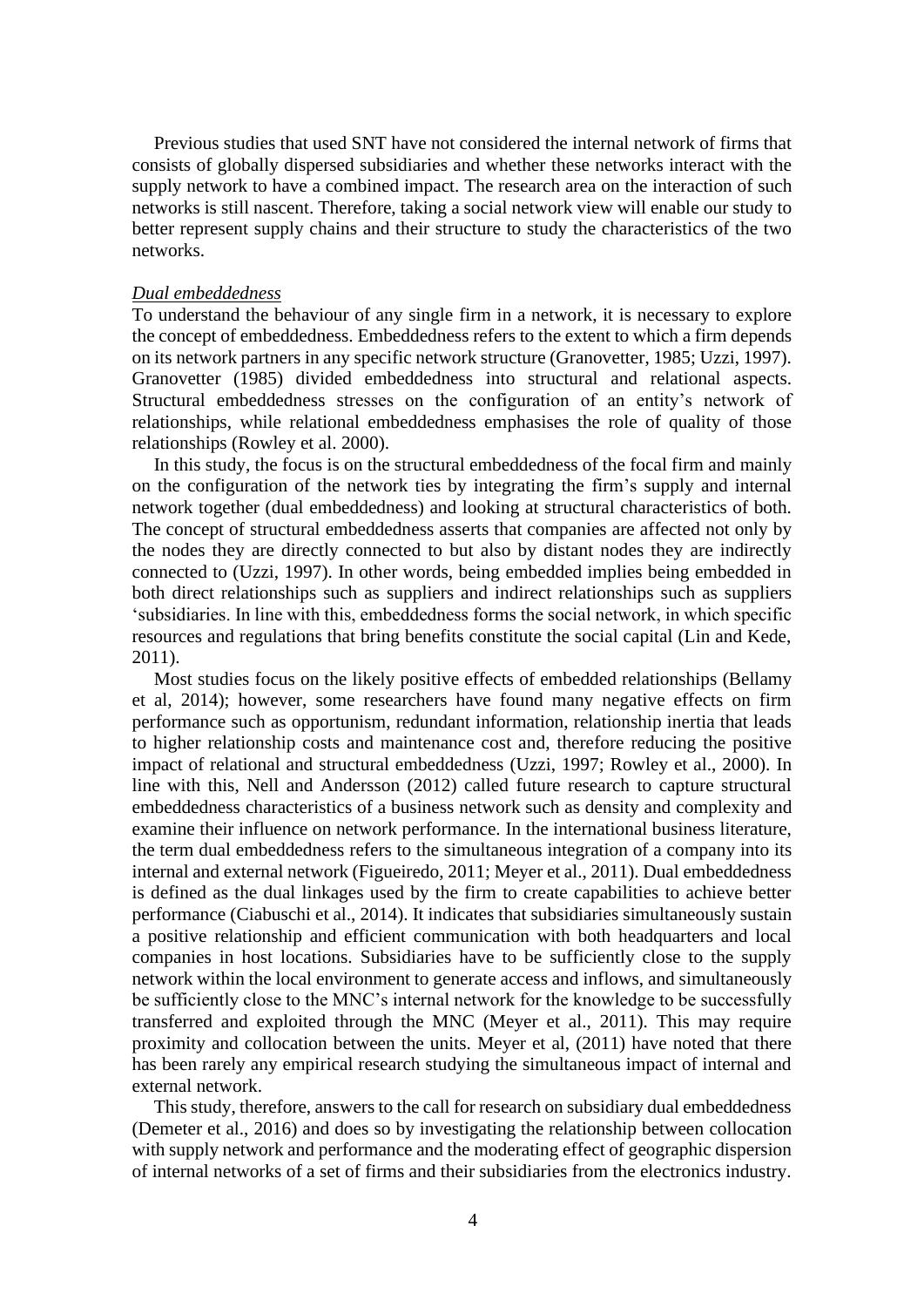#### **Conceptual Model and Hypothesis Development**

#### *Collocation*

Collocation with suppliers has been widely regarded as an effective way to improve buyer performance (Narasimhan and Nair, 2005; Dou et al., 2018). Mechanisms like frequent team meetings, supplier conferences, cross-functional teams are suggested to managers as ways of improving business outcomes (Cousins et al., 2008). Narasimhan and Nair (2005) defined supply chain proximity as "the physical closeness of the buying and supplying firm" and proved that it is positively associated with the formation of strategic alliance program and firm performance. In fact, buyers who locate close to their customers and who require their suppliers to locate close to them implicitly value the physical proximity because it enhances their ability to provide superior customer service, better control the flow of materials, better coordinate production schedules to be very responsive to changes in demands (Narasimhan and Nair, 2005; Dou et al., 2018). In addition to that, the advantages of geographic proximity are valuable as the need to use firm assets is reduced when the parts and facilities of the production are on the same location, this would be the case for automobile and phone makers, for instance. These advantages operate as incentives since they provide not only economies of scale, but also financial rewards to buyers. The collocation of buyers and suppliers allows to easily monitor suppliers and to lower monitoring costs (Cousins et al, 2008; Bray et al, 2019), it also facilitates the development of local norms and makes it easier for headquarters to monitor and acquire information about plants (Dou et al., 2018). Bray et al. (2019) explain that proximity provides a chance to develop or improve the relationship with supplier leading to an adaptation of the product design to co-create solutions to problems, or even co-design when developing new components for the local environments. These mechanisms help to reduce operational costs and improve the quality of a product, which gives direct and indirect financial efficiencies to the buying firm.

Moreover, collocation of buyers, their suppliers and the subsidiaries of both, in a given country, facilitates a deeper understanding of that country, this mechanism allows these companies to search deeply and understand the relevance of new knowledge for problemsolving (Alcácer and Zhao, 2012; Dou et al., 2018). Collocation increases the opportunities of identifying technologies that are not always apparent to firms that are less committed to a certain country or region and helps them reach a richer knowledge structure. Since firms with strong ties can better assimilate external knowledge with internal technologies (Alcácer and Zhao, 2012), collocation enables a subsidiary to achieve the focus required to integrate external knowledge into the parent company's routines and technologies (Tsai, 2001), to accelerate organizational learning and to increase the contributions of external knowledge to the company performance.

Moreover, a local firm is considered as a primary source of local knowledge. A local firm or partner is likely to have more in-depth knowledge about several features of the host country environment, in comparison with other partner options. A local firm is familiar with the requirements and concerns of the local customers, it has the appropriate information about local competitors and has the local links to contacts that can offer timely information. Altogether, collocation with a supplier can reduce local knowledge deficiencies, help to identify suitable solutions, and are more likely to have the essential astuteness to propose solutions and strategies that can be effectively and rapidly developed and implemented. (Alvarez-Garrido and Guler, 2018). This, in turn, is highly likely to make the utilisation of external knowledge more effective and to enhance its effect on firm financial performance.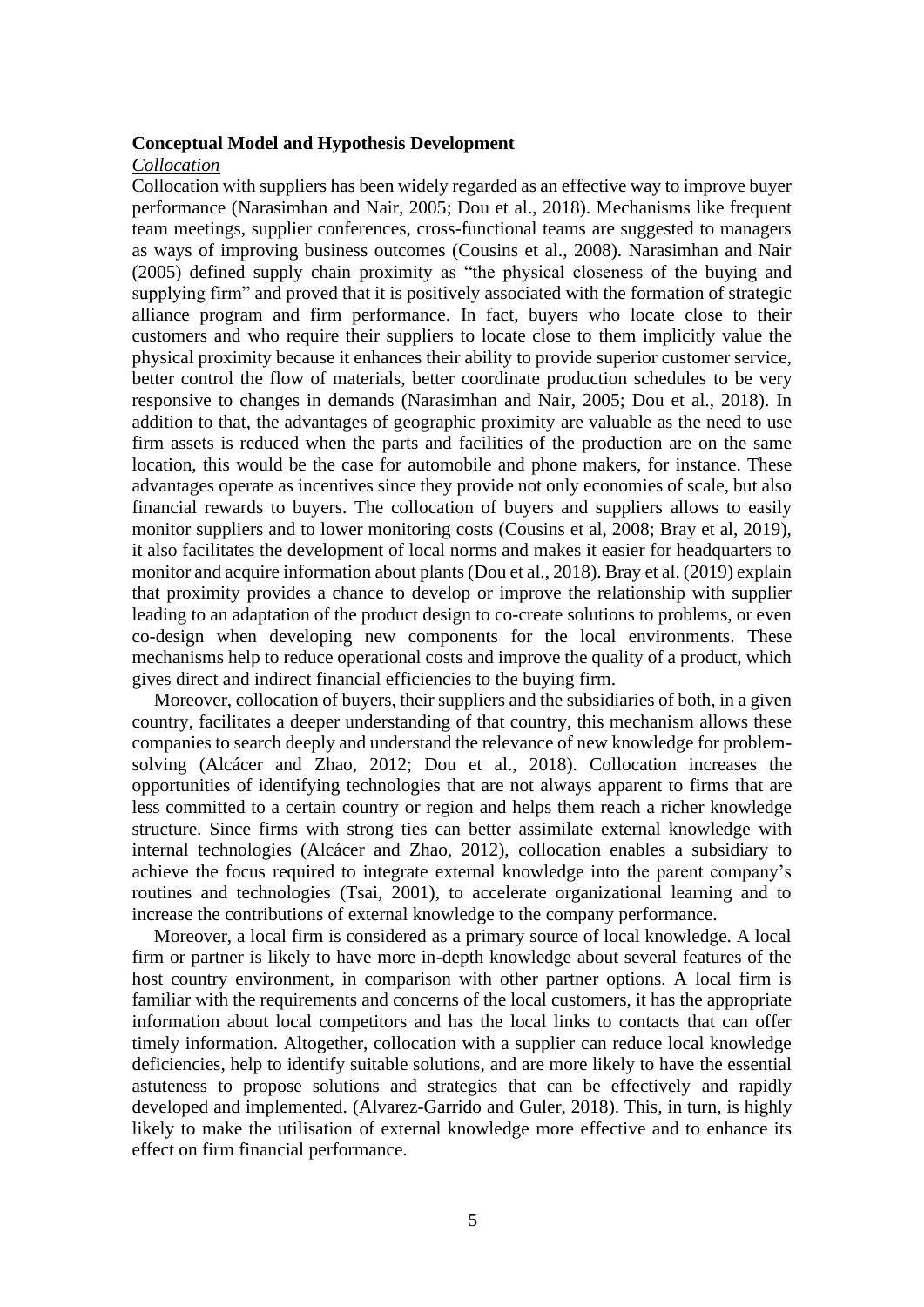All of the aforementioned studies seem to agree on the positive effects on firm performance. Therefore, we expect higher levels of collocation to enhance its effects on firm performance.

*Hypothesis 1: There is a positive relationship between collocation of internal and supply networks and firm performance.*

#### *Geographic dispersion*

In our first hypothesis, we argued that firm financial benefits are expected from collocation of internal and supply networks, we also posit a negative effect of the interaction of collocation and geographic dispersion of internal network on firm performance output. In particular, firms that are collocated with their supply networks but that possess internal networks with high levels of geographic dispersion should experience lower financial benefits. We believe that it is important to consider the complexity of the internal network of supply chain members when studying their collocation. Geographic dispersion is strongly associated with the spatial complexity of companies, Bode and Wagner (2015) defined spatial complexity as the extent of the dispersion among members within the network. O'Leary and Cummings (2007) suggest that geographic dispersion has generally been defined in spatial terms, drawing on measures that take into consideration physical distances, number of countries, sites or locations. In this study, the geographically dispersed network of subsidiaries that form the internal network of supply chain members is interpreted as a measure of internal complexity.

Nell and Andersson (2012) defined the network complexity of business relationships as the degree to which a wide range of other actors outside the direct relationship between the firm and its partners interact on the business relationships. Those other actors include the subsidiaries of the buyers and the subsidiaries of their suppliers which form what we are calling the internal network of each parent company. Therefore, the number of subsidiaries, their geographical spread, the number of countries they are located in and other factors related to the internal networks of each entity in the supply chain increase the internal network complexity which, in turn, increase the overall network complexity.

Network complexity may cause lower network performance because it increases the interdependence among firms, which, in turn, leads to a higher need for coordination, conflicting goals, and trade-offs that are not easily resolved (Giannocaro et al., 2017). Our idea of dual embeddedness suggests that it is important to consider the internal network of focal firms that are collocated with their supply networks and examine whether it affects performance returns by increasing their internal complexities. High degrees of complexity in the network may cause high levels of risks and/or costs to buyers when they consider maintaining or further increasing the relation to specific investments, i.e. embeddedness. However, the simultaneous embeddedness in internal networks of diversifies subsidiaries and external networks of suppliers is being overlooked despite its potential and combined large impact on performance. Bausch and Krist (2007) indicated that the ability to manage complexity is a key success feature, we believe that greater levels of collocation contribute positively to firm performance only if there is not high internal complexity. This implies that companies should appropriately manage internal systems while being able to deal with external networks to enable knowledge acquisition and performance benefits.

Therefore, it is conceivable that collocation benefits are influenced by geographic dispersion such that higher performance is likely to occur due to collocation only if the level of geographic dispersion of internal network is low. In line with this, we hypothesise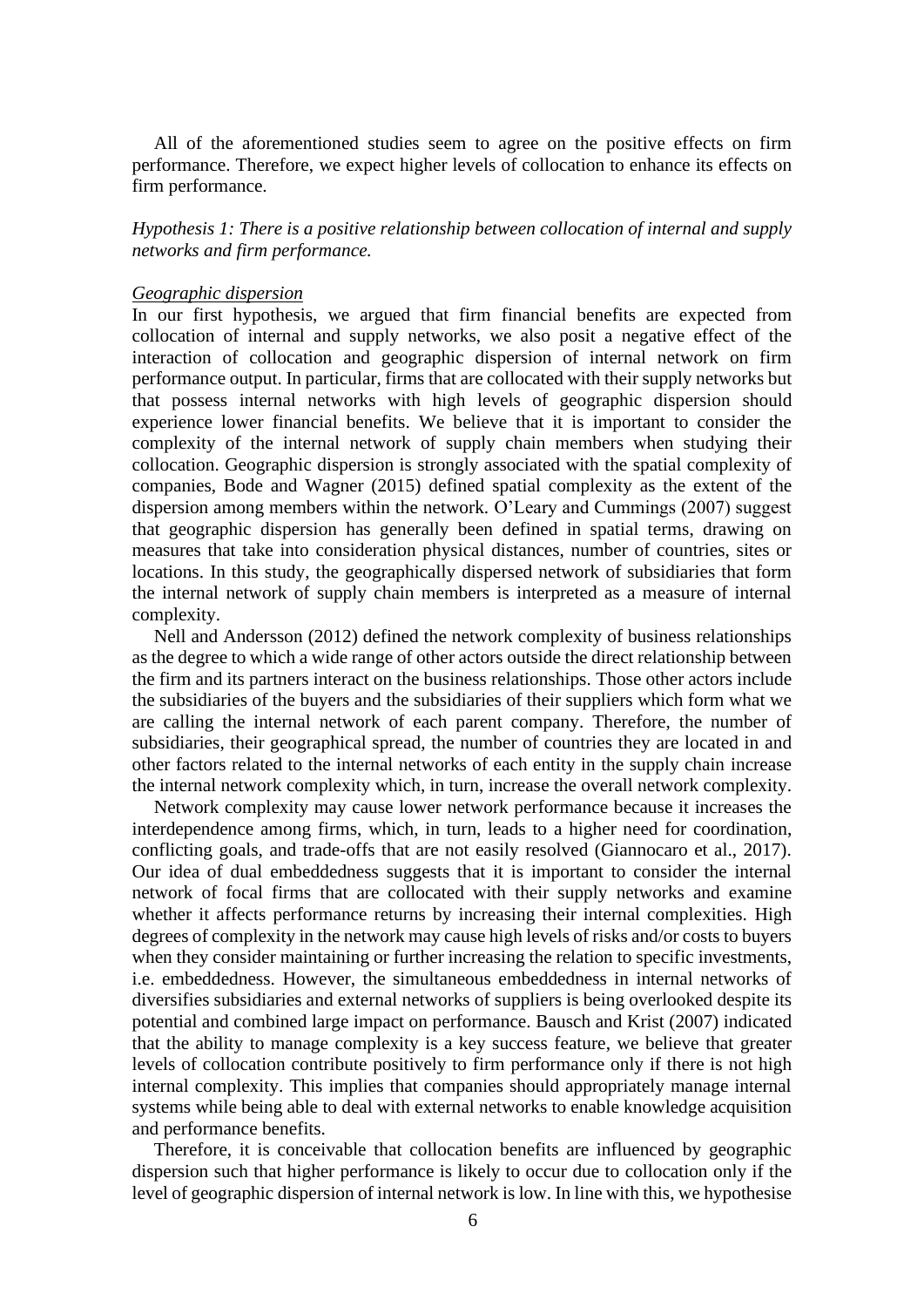a negative interaction effect between the geographic dispersion of internal networks and collocation with supply networks on firm performance.

*Hypothesis 2: The geographic dispersion of the internal network negatively moderates the relationship between collocation and firm performance.*

### **Research methodology**

This study is using a dataset of 116 focal firms in the electronics industry, the focus is on this industry because it embodies aspects such as high market unpredictability, short product lifespans, and globalization of its networks (Sodhi and Lee, 2007) relies heavily on suppliers for integrating knowledge and technology (Bellamy et al., 2014). Supplier data was collected from Bloomberg SPLC while subsidiary data was collected from Orbis. The financial ratios: Return on Assets (ROA), Return on Sales (ROS), Profit Margin (PM) and Cash Flow divided by Operating Revenues (CF/Oprev) were used to tap the financial performance of the firm. Collocation (B\_SN) is captured by the number of suppliers and their subsidiaries being collocated in the same country with buyers and their subsidiaries. A dispersion measure (GDsubsC) incorporating both geographic breadth and depth of a firm's multinational network is used as an indicator of geographic dispersion. The breadth of the firm is measured by the number of foreign countries in which the buyer has at least one subsidiary whereas the depth is captured by the total number of subsidiaries per foreign country. Extraneous effects are controlled by three variables related to firm size, firm age, and firm in-degree centrality. We used a multilevel hierarchical regression analysis to test our hypotheses using version 25.0 of SPSS (IBM Corporation, 2015). To reduce the concern of multicollinearity, in line with established procedures, especially in the presence of interaction terms, related variables were mean centered before calculating the proposed interaction term that is used to test the hypotheses.

|                            | <b>ROA</b>           | <b>ROS</b>            | <b>PM</b>           | CF/Oprev            |
|----------------------------|----------------------|-----------------------|---------------------|---------------------|
| <b>Control Variables</b>   |                      |                       |                     |                     |
| Firm size                  | $-2.274(1.56)$       | $-2.746(1.910)$       | $-0.023(0.091)$     | 0.047(0.085)        |
| Firm age                   | $-0.02(0.027)$       | $-0.035(0.033)$       | 0.000(0.002)        | $-0.002(0.002)$     |
| Nbr of suppliers           | 0.028(0.065)         | 0.001(0.079)          | $-0.003(0.004)$     | $-0.003(0.004)$     |
|                            |                      |                       |                     |                     |
| <b>Predictor Variables</b> |                      |                       |                     |                     |
| B SN                       | $18.222**$ (5.799)   | $28.581**$ (7.10)     | $0.831**$ $(0.342)$ | $0.609*(0.321)$     |
| GDsubsC                    | $-24.154**$ (9.93)   | $-23.805*(12.158)$    | $-1.747**$ (0.610)  | $-1.492**$ (0.560)  |
| GDsubsCxB SN               | $-139.065**$ (55.31) | $-150.782**$ (67.719) | $-6.450**$ (3.380)  | $-6.979**$ (3.153)  |
|                            |                      |                       |                     |                     |
| Intercept                  | $20.354**$ (6.980)   | $25.504**$ (8.436)    | $1.044**$ (0.403)   | $0.907**$ $(0.378)$ |
| $\mathbb{R}^2$             | 22.9 %               | 25.9 %                | 20.0 %              | 18.7 %              |
| Adjusted $\mathbb{R}^2$    | 17.8%                | 21.1 %                | 14.5 %              | 13.2 %              |
| F statistic                | $4.547**$            | 5.364**               | $3.635**$           | $3.412**$           |
| Change in R2 related       |                      |                       |                     |                     |
| to moderator               | 5.3 %                | 4.0%                  | 3.3 %               | 4.5 %               |
| F statistic for change     | $6.322**$            | 4.958**               | $3.642*$            | 4.898**             |
| N                          | 99                   | 99                    | 99                  | 99                  |

*Table 1: Hierarchical regression for the interaction effect between collocation and geographic dispersion on performance*

*\*\* p<0.05 \* p<0.10*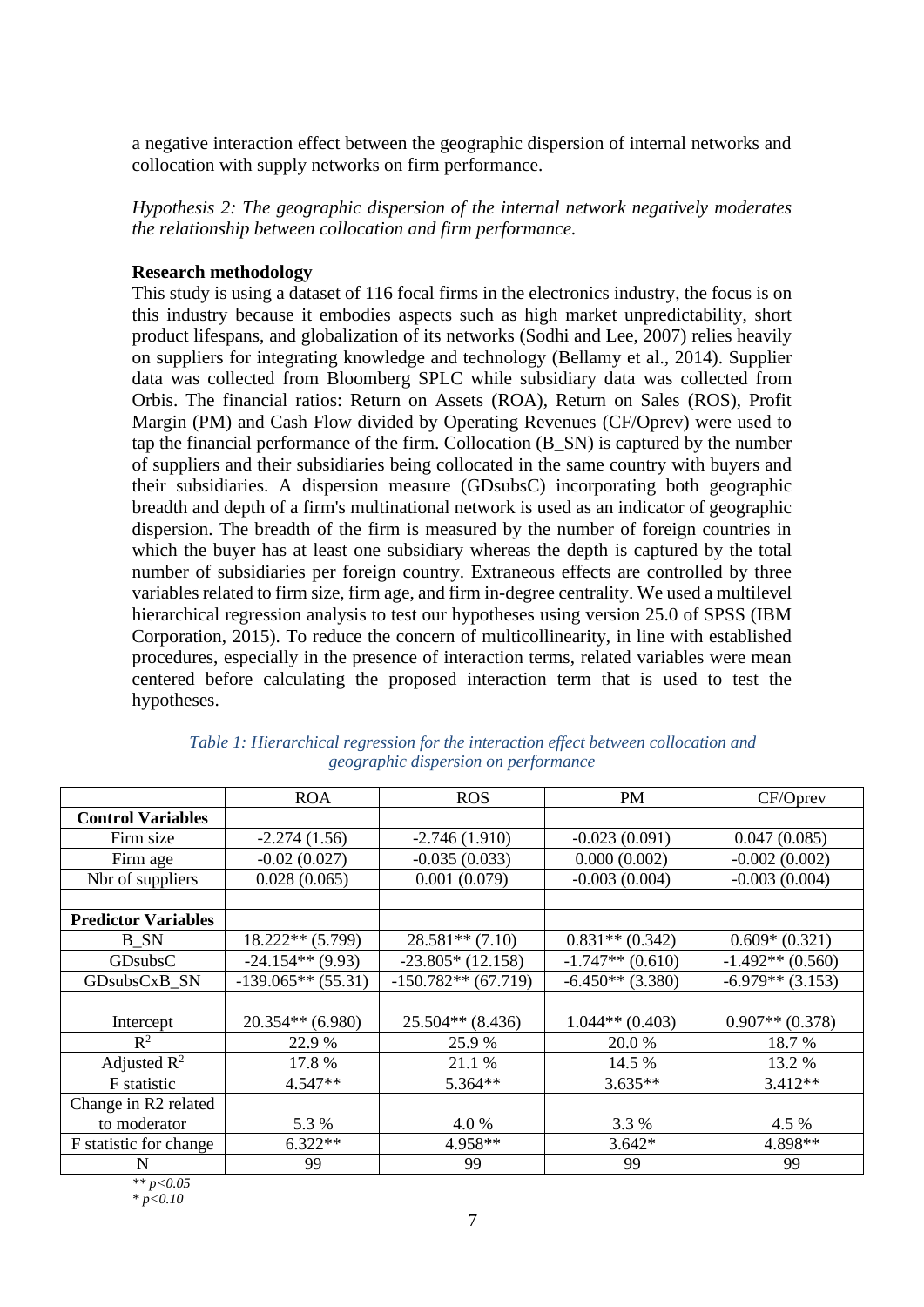#### **Data analysis and results**

With respect to our first hypothesis, which postulated a positive relationship between collocation and buyer's performance, we found support suggesting an increase in buyers' financial performance in terms of ROA ( $\beta$  = 18.222, p < .05), ROS ( $\beta$  = 28.581, p < .05), PM ( $\beta$  = 0.831, p < .05) and CF/Oprev ( $\beta$  = 0.609, p < .1) as collocation with their supply networks increases. Beyond these direct effects, the predictive power of the interaction effects, proposed in our second hypothesis, is tested. It suggests synergies or complementarities among the two variables; that is, beyond their individual effects, they together complementarily affect the buyer's performance. This added interaction effects significantly increased the R-square in Table 1 for ROA ( $\Delta R2 = 0.053$ , p < .05), ROS  $(\Delta R2 = 0.04, p < .05)$ , PM ( $\Delta R2 = 0.033, p < .1$ ) and CF/Oprev ( $\Delta R2 = 0.045, p < .05$ ), thus providing support for the influence of our proposed interaction terms and for hypothesis 2. In particular, our results suggest that the geographic dispersion of the buyer's internal network negatively impacts the relationship between collocation with supply networks and performance in terms of ROA ( $\beta$  = -139.065, p < .05), ROS ( $\beta$  = -150.782, p < .05), PM ( $\beta$  = -6.450, p < .05), and CF/Oprev ( $\beta$  = -6.979, p < .05). All results were consistent over our four dependent variables as shown in Table 1.

Using data from the electronics sector, the current study found support for a positive linear relationship between collocation with supply network and firm performance. That is to say, the buyer's performance increases as the collocation of the buyer and its supply network increases. More importantly, the results show that the interaction effect between supply and internal networks is the most appealing; the relationship between collocation with suppliers and firm performance is negatively moderated by the geographic dispersion of the firm's internal network such that when the geographic dispersion of the internal network is low, firm performance increases as its collocation with its supply network increases. However, when the geographic dispersion of the internal network is high, firm performance decreases as collocation increases. In other words, the collocation of internal and supply networks is positively linked with firm performance only when a firm's internal network has low geographic dispersion.

One possible explanation is that dual embeddedness can be too complex due to a combination of internal and external complexities, and this can produce difficulties that would not occur if the embeddedness were simple. Higher embeddedness associated with high collocation with suppliers together with high levels of a firm's geographic dispersion were found to reduce firm performance. In fact, high geographic dispersion of subsidiaries creates complexities in the internal network, and this constrains the firm to gain from high diversification and from its high collocation with suppliers. A growing internal spatial complexity due to high geographic dispersion will eventually exhaust managerial capacity leading the firm to face difficulties and expenses (Lu and Shang, 2017), that might, at least partially, offset the financial gains from being close to suppliers. This implies that some aspects of embeddedness might create unexpected outcomes and costs. Indeed, collocation with supply network seems to be essential to guarantee the coordination of physical and information flows between the supply chain activities and to acquire shared resources that allow for an efficient solution of the day to day problems (Narasimhan and Nair, 2005; Cousins et al., 2008). However, when complexities continue to grow, the relative benefits of this physical contiguity are impeded, and in turn, the profitability of collocated activities is reduced. Lower geographic dispersion of subsidiaries seems to be more profitable than higher dispersion when the collocation with supply network is high. Our results also relate to the concept of structural embeddedness which indicates that the network configuration might allow for important new information to reach the network (Uzzi, 1997). However, a complex configuration can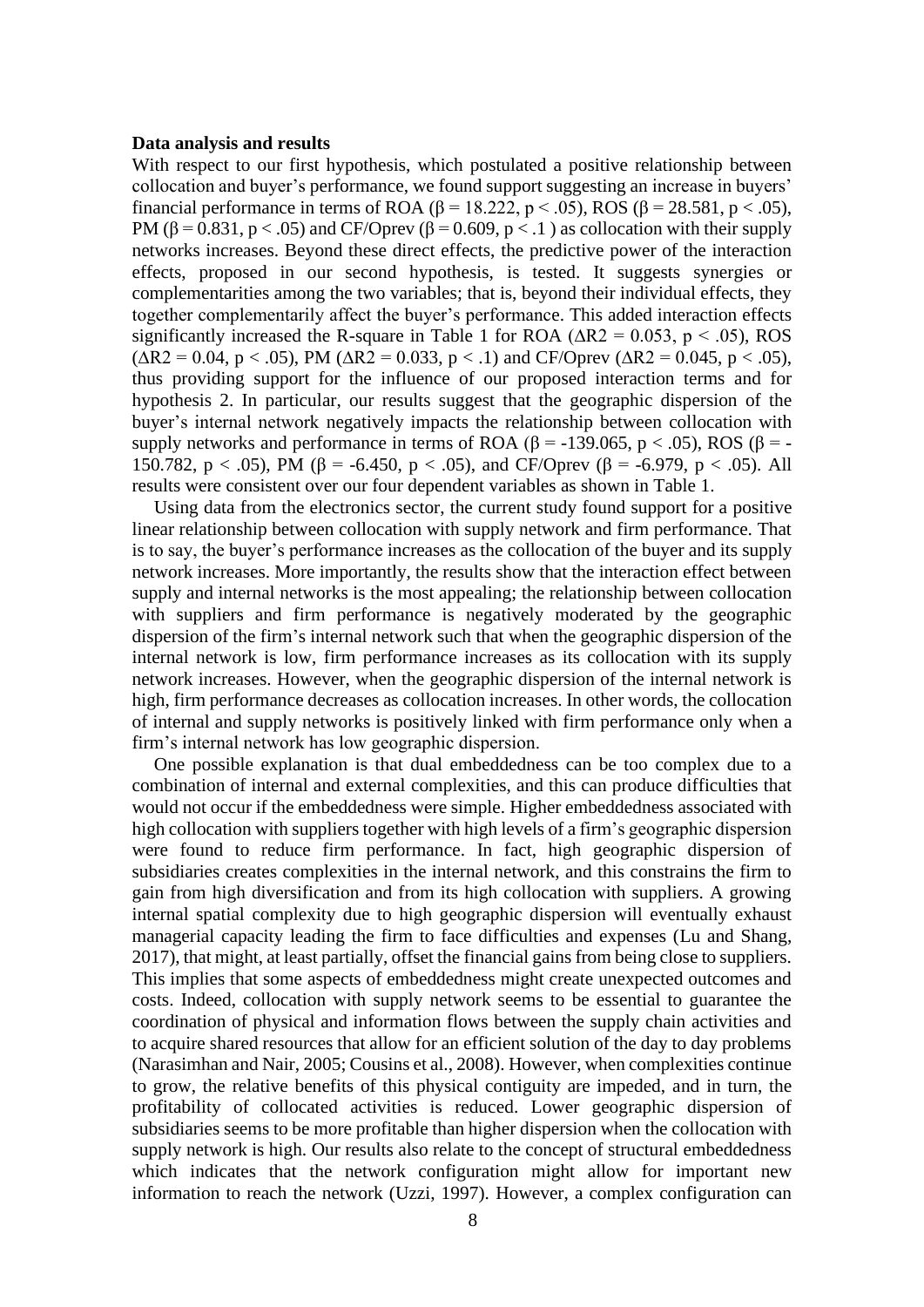invite more ambiguities than benefits. Therefore, it is important for multinational companies to be aware of potential high levels of internal complexities and to actively manage their networks to avoid negative effects. An upper level of those network management skills might urge firms to increase understanding of interdependencies within both networks, to recognize that decreasing network embeddedness might be profitable.

#### **Conclusion**

Our research has demonstrated the importance of considering a firm's supplier and internal networks simultaneously when predicting embeddedness-related performance effects. Although many papers have studied the relationship between supply chain proximity and buyer's performance, the extant literature has only considered the entities in the supply chain as one unit rather than a network of headquarters and subsidiaries. In addition, this research has provided explicit and quantified evidence on the interaction between supply and internal network and its effect on performance in the supply chain context, as well as offered new insight into the relative importance of dual embeddedness within the supply chain.

Our results proved that being close to their suppliers and suppliers' networks is crucial for buyer' financial performance. This is mainly done to be able to manage the increasing complexities of global supply networks that is a burden for many companies (Bozarth et al., 2009). To do this effectively, our results showed that a firm has to consider the complexity of its internal network beyond just building relationships and collocating with key suppliers. To the best of our knowledge, this is one of the first studies that offer an understanding of the possible interplay of internal and supply network of a buying firm and the effect on performance. Finally, this is a large-scale study based on secondary data to highlight the role of the characteristics of actual supply networks, along with location variables, in improving a firm's performance.

#### **References**

- Alcácer, J., Zhao, M., (2012). Local R&D strategies and multilocation firms: the role of internal linkages. *Management Science.* 58 (4), 734–753.
- Alvarez-Garrido E, Guler I. (2018) Status in a strange land? Context dependent value of status in crossborder venture capital. *Strategic Management Journal*; 39:1887–1911
- Bausch, A., & Krist, M. (2007). The effect of context-related moderators on the internationalizationperformance relationship: Evidence from meta-analysis. *Management International Review,* 47(3), 319–347.
- Bellamy, M., Ghosh, S. and Hora, M. (2014), "The influence of supply network structure on firm innovation", *Journal of Operations Management*, 32(6), pp. 357-373.
- Bode, C., and Wagner, S. M. (2015), "Structural drivers of upstream supply chain complexity and the frequency of supply chain disruptions. *Journal of Operations Management*, 36, pp. 215-228.
- Borgatti, S.P., Li, X., (2009). On social network analysis in a supply chain context. *Journal of Supply Chain Management*, 45 (2), pp. 5–22.
- Bozarth, C. C., Warsing, D. P., Flynn, B. B., & Flynn, E. J. (2009). The impact of supply chain complexity on manufacturing plant performance. *Journal of Operations Management,* 27(1), 78–93.
- Bray, R.L., Colak, A. and Serpa, J. (2016). Supply Chain Proximity and Product Quality. *Management Science*, 65(9), pp. 4079-4099.
- Burt, R.S., (1992). Structural Holes: The Social Structure of Competition. Harvard University Press, Cambridge.
- Cantwell, J., & Mudambi, R. (2005). MNE competence-creating subsidiary mandates. *Strategic Management Journal,* 26(12), pp. 1109–1128.
- Choi, T.Y., Dooley, K.J., Rungtusanatham, M., (2001). Supply networks and complex adaptive systems: control versus emergence. *Journal of Operations Management*, 19 (3), pp. 351–366.
- Ciabuschi, F., Holm, U. and Martín, O. (2014). Dual embeddedness, influence and performance of innovating subsidiaries in the multinational corporation. *International Business Review*, 23(5), pp.